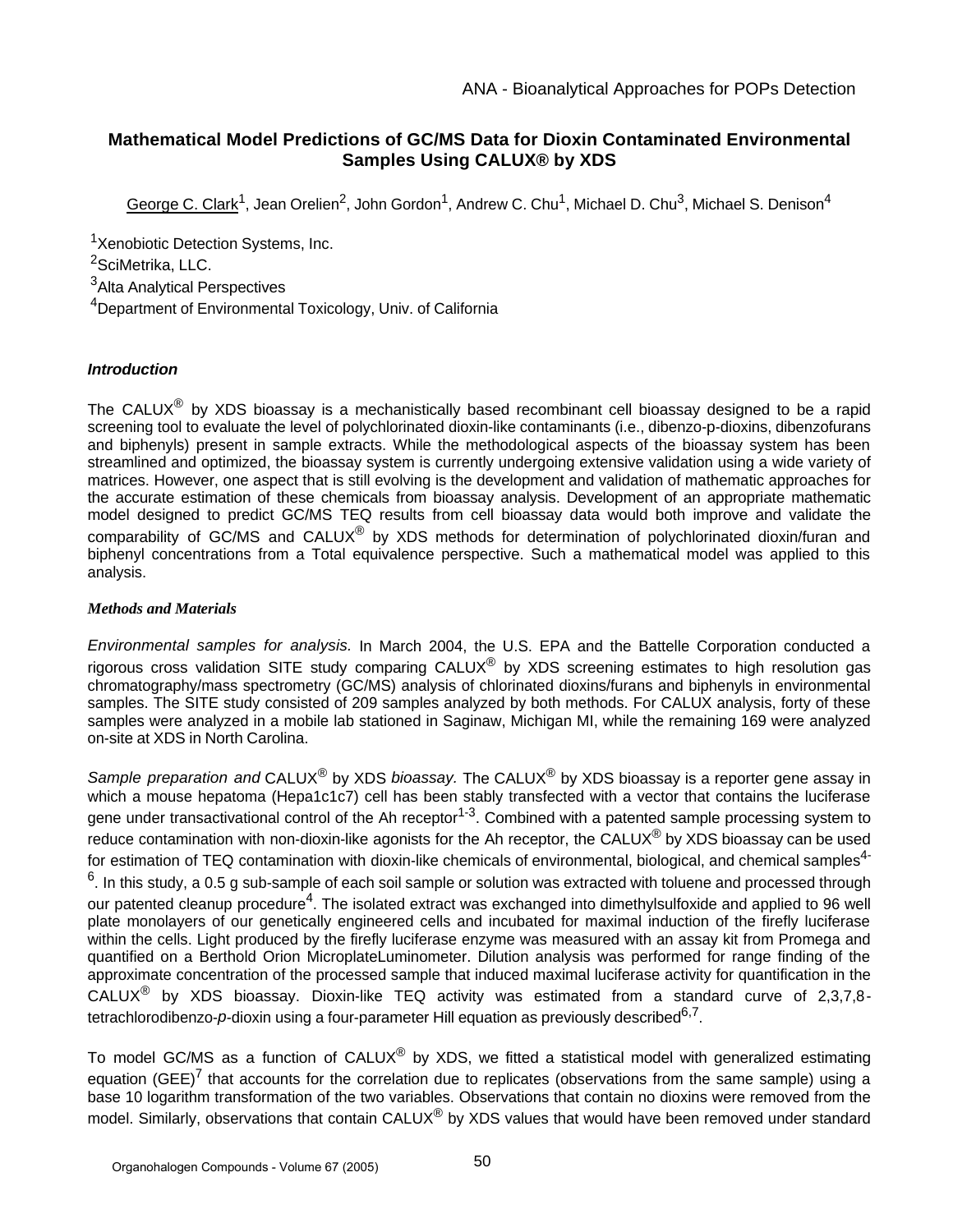test protocol were not included in the model.

### *Results and Discussion*

These screening data points do not demonstrate a strict one to one correspondence as shown in Figure 1. This is expected since the TEQ estimates for CALUX<sup>®</sup> by XDS receptor based technology provides an estimate of receptor-dependent activation of the Ah receptor by chemicals present in the extract and many biological responses are logarithmically related to concentration. The plotting of this relationship generates one model that describes the relationship.



The deviation from a direct relationship occurs for a number of reasons including such factors as the presence of other halogenated dioxins and furans and other Ah receptor agonists in the fractionated sample, differences in the REP values of XDS cells versus the TEF values used to scale the GC/MS estimates of TEQ, and the kinetics of binding and activation of the receptor. Modeling the data we can derive a formula to transform the CALUX<sup>®</sup> by XDS data to provide a better estimate of the GC/MS data. The relationship between CALUX<sup>®</sup> by XDS and GCMS is given by the following equation:

## LOG(GC/MS)=0.6093\*LOG(CALUX)+0.0584\*[LOG(CALUX)]<sup>2</sup>

Figure 2 (dots representing observed and the line representing the predicted) shows the relationship between predicted and observed values from the model. Overall, the values for the predicted and observed are close to the identity line indicating a good fit. For larger dioxin levels (greater than 375), the model tends to underestimate the true GC/MS value.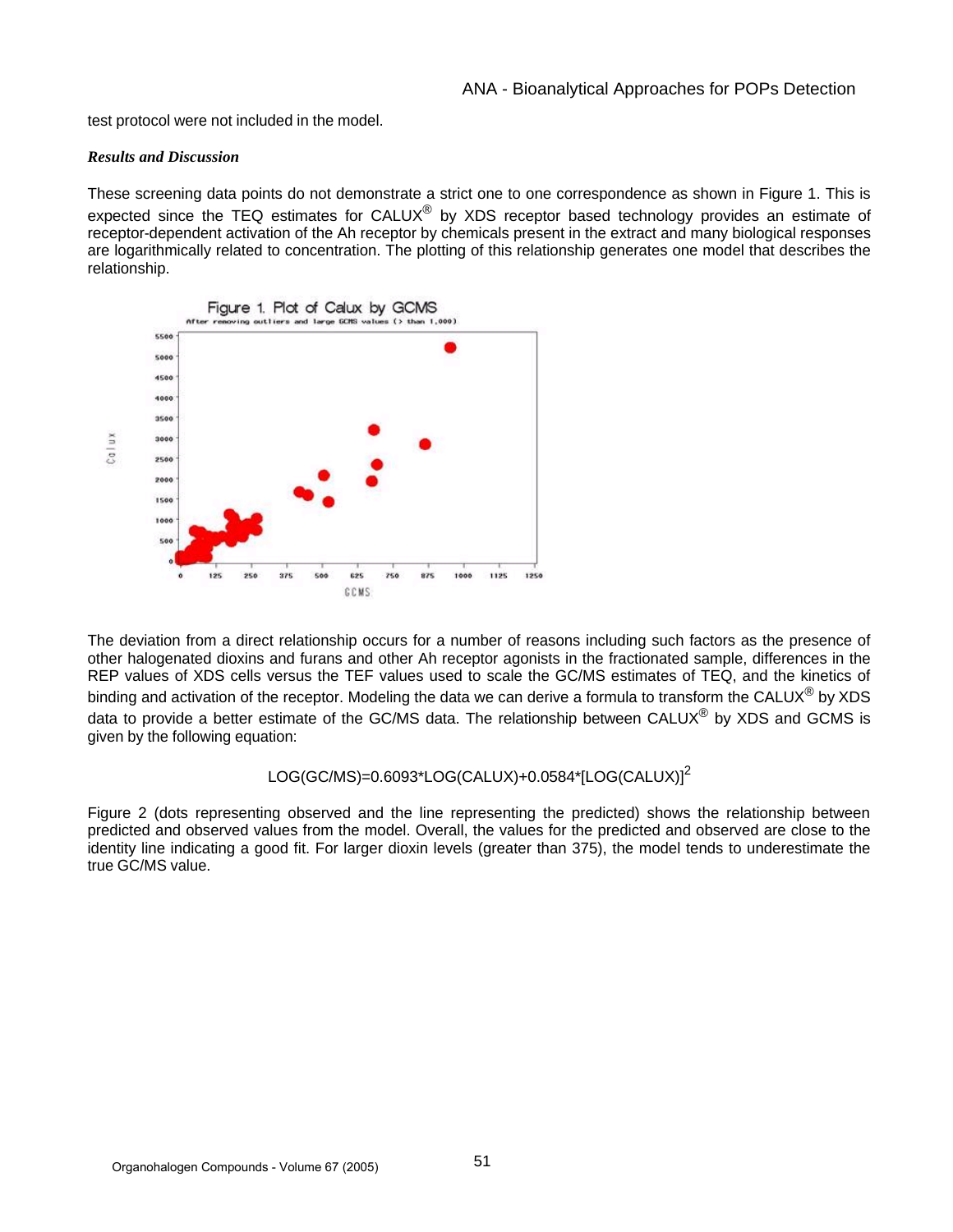

Figure 3 (dots representing observed and the line representing the predicted) shows fitted values from the model against CALUX<sup>®</sup> by XDS values. The graph shows that the model overall is a good fit for values of CALUX<sup>®</sup> by XDS less than 1,500. For values beyond 1,500, the model fits the data reasonably well although the value of GC/MS tends to be estimated.





This modeling exercise shows how values of GC/MS can be predicted from CALUX<sup>®</sup> by XDS for dioxins. Several limitations need to be noted. First, the model appears to underestimate the true GCMS values over some range of the data. Accordingly, there may be a need to refine the model using splines (that is by assuming for example that the slope of the line is not constant). Second, values beyond 1000 for GC/MS were excluded. Hence, care should be exercised when using the model for samples that contain high concentration of dioxin/furans. When there is a high concentration of dioxins in the sample (beyond 1,000), the CALUX<sup>®</sup> by XDS assay yields higher than usual values, which would result in overestimation of the true GC/MS value. Thus, with the CALUX<sup>®</sup> by XDS bioassay, there is unlikely to be a false negative result with a concentration of dioxin/furans beyond the regulatory threshold. Finally, the model has not yet been determined as to whether it also applies to other dioxin-like chemicals such as the polychlorinated biphenyls.

Acknowledgements: This research was supported generously by NIEHS SBIR grant ES08372-02 and a NIEHS Superfund Basic Research Grant ES04699.